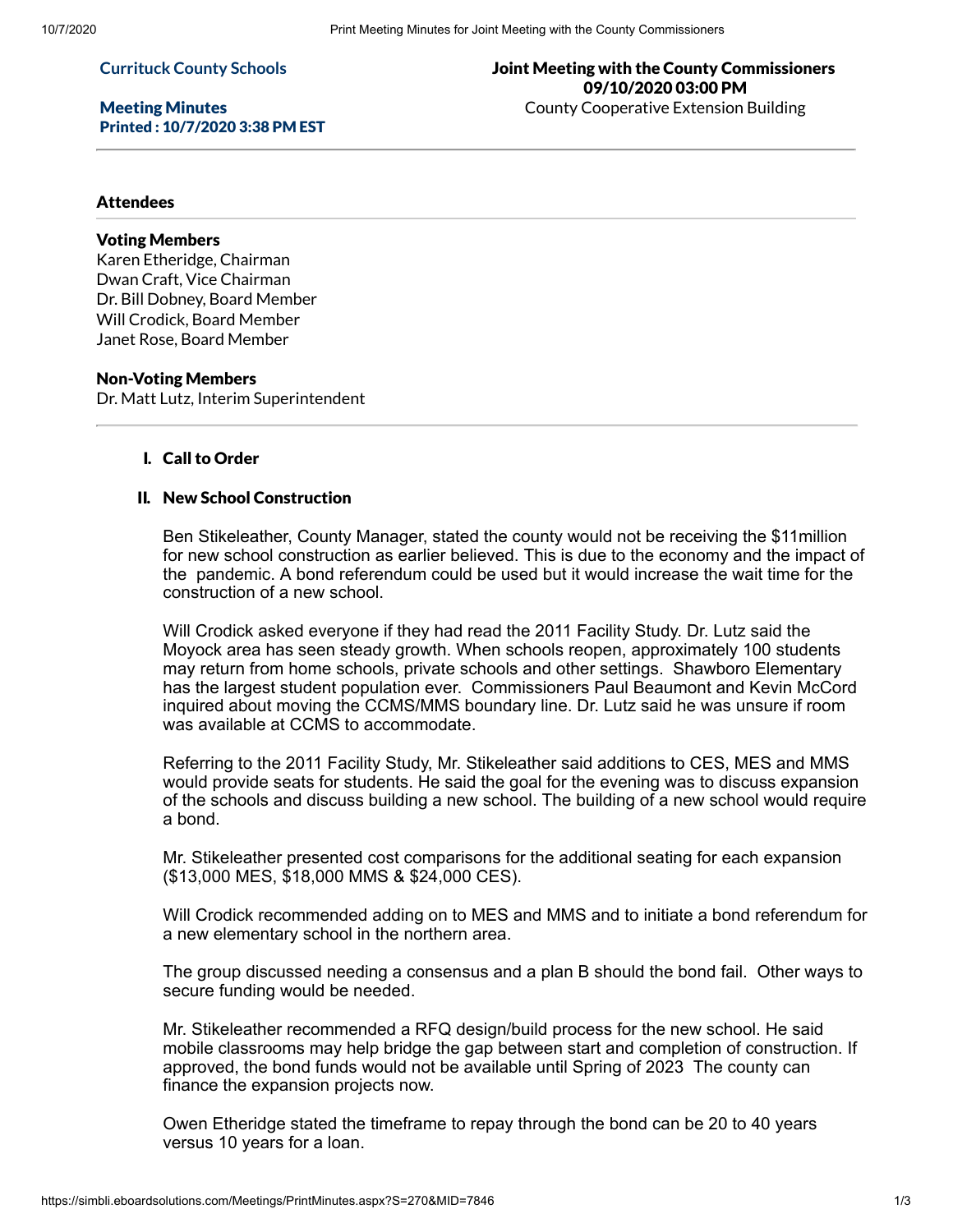Kitty Etheridge inquired about the 2011 Facility Study. Mr. Stikeleather replied that the 2011 study is sound but a new study is needed.

Dr. Lutz said different survey groups use different guidelines for capacity levels based on information supplied by NCDPI - at the time of the inquiry.

Mr. Crodick said that a 5 year study of school facilities is mandated and must be signed off by the county and BOE. He stated that for years the planning department and school board numbers have varied. The 2011 study gave growth projections and possible expansion options. The study helps to facilitate a plan and that is why he asked everyone if they had read it at the beginning of the meeting. The survey should have been used to create a 10 year plan. He found it ironic that some of the facilities were already identified as problematic concerning the capacities.

Karen Etheridge said at the time of the 2011 survey the district was facing a budget crisis of \$5 million. She would like the public to know that the survey needs could not be addressed at that time. Mr. Crodick replied that they had failed. Commissioner Bob White asked that the finger pointing stop. It was time to conduct a new study.

Janet Rose inquired about securing property for a new school in the northern area now. Mr. White stated services, expansions and the bond process needed to be addressed. Without the bond a large tax increase would be required.

Mrs. Etheridge asked about a vocational school. In the past CES was mention and how it would help reduce the population at CCHS.

The two groups discussed the cost of a new elementary school costing between \$25-\$30 million.

Following discussion and the current repairs needed at CES, there was a consensus that an expansion at that school would be too costly for the amount of seats gained.

Again the group discussed moving school boundary lines for schools to reduce the student population in the northern schools. Mr. McCord stated that possibly moving the CCMS & MMS lines would help.

Karen Etheridge and Janet Rose asked about securing land now and how the steady building of residential properties is taking available land. Mr. Beamont cautioned purchasing land or agreeing to sites that are based on the approval of subdivisions. Commissioner Mike Payment said the county could negotiate the property. The group discussed the process and the responsibility of each group on identifying land and negotiating price.

Mr. Etheridge cautioned the use of bonds and the cost of construction. The bond of 1993 did not cover the cost of CCHS construction and it was important that if a bond was used it would be done correctly.

As far as waiting for the appropriate time to start construction, Dwan Craft added that she taught in schools when expansions were underway and it can be done while school is in session.

The meeting ended with the consensus to conduct a RFP for the expansion of MES & MMS and a RFQ for an assessment/study of school facilities and capital needs.

### III. Adjourn